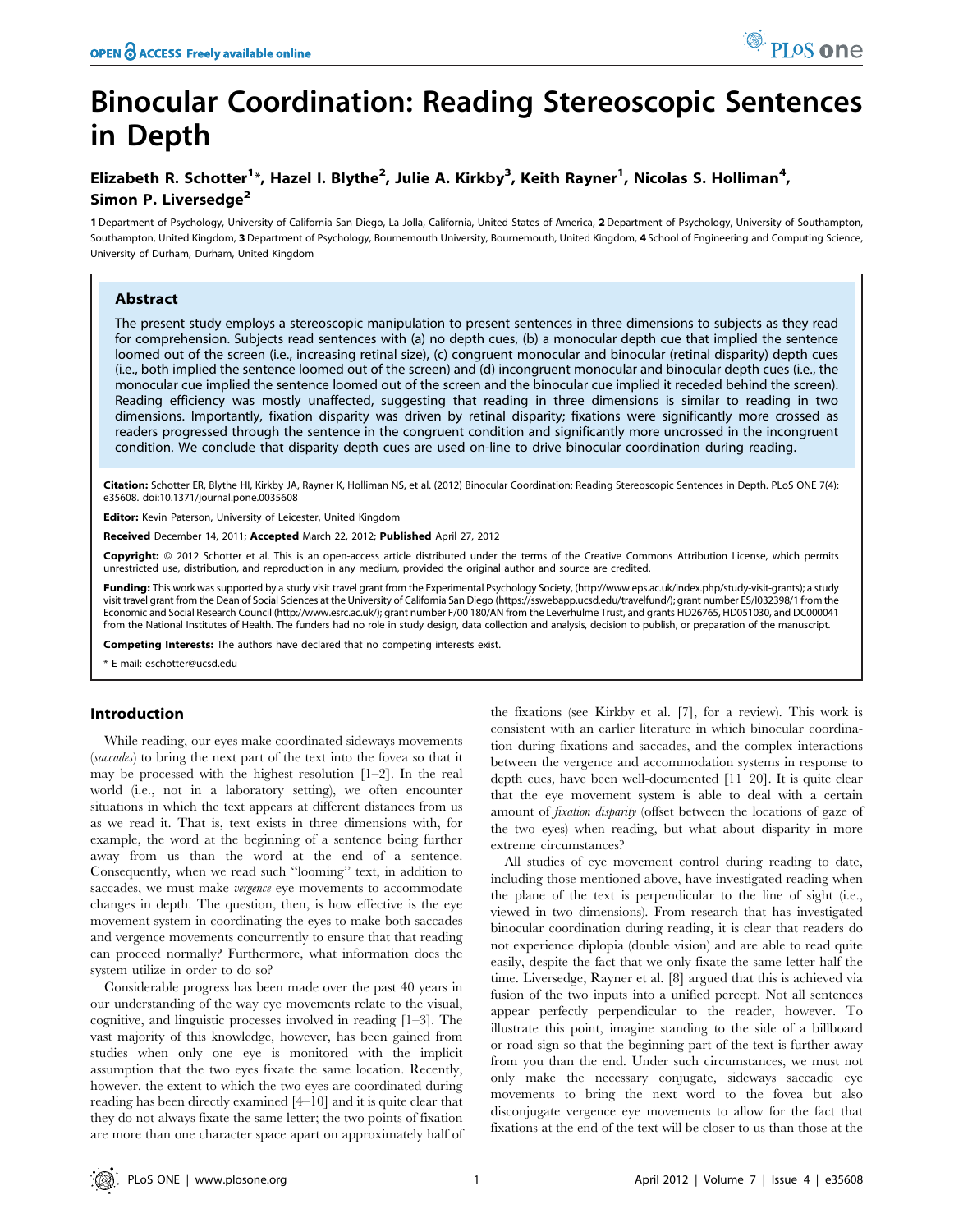beginning. It is quite surprising that no studies to date have investigated binocular coordination in such situations, given that vergence movements could create more variability in fixation disparity, and consequently might impact the reader's ability to fuse the binocular signal into a single percept. Thus, we cannot assume that monocularly measured reading behavior observed when text is presented perpendicular to the reader's line of sight, and which is so well understood, would necessarily be the same as that observed when the text requires the reader to make substantive vergence movements in addition to saccadic movements in order to read. Note also, that vergence movements in response to more simple visual stimuli, such as in response to simple dot stimuli, are fairly well understood [21]. However, as indicated above, it is far less clear what drives vergence movements when sentences are read that appear in three dimensions.

Vergence responses ordinarily occur quite rapidly, especially following saccades [22–23] and are mostly driven by foveal retinal disparity [24]. Blythe, Liversedge, and Findlay [25] found that, for visual linguistic stimuli (words and nonwords), the oculomotor system is differentially responsive to stereoscopic disparity cues in the fovea and parafovea. Blythe et al. measured binocular eye movements while subjects made a saccade onto a word presented  $1.3^{\circ}$  away from fixation (in the parafovea) with varying magnitudes of stereoscopic disparity (0-, 1- or 2-character disparities). The disparity was either crossed (the right eye image was displaced to the left of the left eye image) so that the word appeared in front of the screen, or uncrossed (the right eye image was displaced to the right of the left eye image) so that the word appeared behind the screen. Blythe et al. found that vergence during initial saccades onto the word was minimally affected by the magnitude or direction of the stereoscopic manipulation. Importantly, however, during initial fixation on the word, vergence was highly responsive to apparent depth induced by stereoscopic offset. Readers responded to words with crossed stereoscopic disparity by making convergent movements and responded to words with uncrossed stereoscopic disparity by making divergent movements. These results suggest that the oculomotor system is insensitive or unresponsive to stereoscopic disparity cues associated with words in the parafovea, but very responsive in terms of vergence movements when those words are directly fixated.

In contrast to Blythe et al.'s results, there is evidence that, with practice, subjects can improve vergence responses to parafoveal stereoscopic depth cues. Eggert and Kapoula [26] asked subjects to saccade repeatedly between two points in a stereoscopic display for 15 minutes. Although appropriate vergence during saccadic targeting was initially poor, towards the end of this prolonged test period it improved such that the eyes realigned appropriately in depth during the saccade. Taken together, the results of these two studies suggest that, ordinarily, the oculomotor system is initially unresponsive to stereoscopic disparity cues in the parafovea, but this initial lack of response can be overcome with oculomotor rehearsal.

While the Blythe et al. [25] and Eggert and Kapoula [26] studies (amongst others) represent important foundations of our current understanding of basic binocular oculomotor control, the studies used single words or point light sources as stimuli. Neither study investigated binocular coordination during normal reading. Reading is a complicated process that involves the precise coordination of psychological systems associated with vision, oculomotor control, and linguistic processing in real time. How the eyes are coordinated binocularly concurrently with such processing is a complex issue; it is not clear that the effects observed in simpler tasks will necessarily generalize to eye movement behavior associated with normal reading in three dimensions.

The locations of the fixations that we make when we move our eyes through text during reading are not random. Instead, readers target their saccades fairly precisely based on information that is obtained from the parafovea [27]. Experiments investigating saccadic targeting in reading (measuring eye movements from one eye) have established that saccades are targeted to just left of the center of words (the Preferred Viewing Location, PVL [28]). However, one study that examined binocular saccadic targeting during normal reading utilized a dichoptic presentation method in which a different stimulus was presented to each eye [8]. Specifically, target compound words such as cowboy were embedded in the sentences. While the rest of the sentence frame was presented binocularly, the target words were presented dichoptically such that one portion of the word was presented to the left eye only (e.g., cowb) and the other portion of the word was presented to the right eye only (e.g., wboy). In a control condition, the entire sentence and the entire target word were presented binocularly. Three outcomes were possible: (a) If each eye were making a saccade based on its own retinal input, the eyes would land in different locations (i.e., targeting the PVLs of their respective partword stimuli), (b) If saccades were programmed based on the input of one eye then both eyes would land on the same location (i.e., the PVL of one of the two part-word stimuli), (c) If saccades were programmed based on a single, unified percept landing positions would reflect the PVL of the entire word. Saccade targeting based on a unified percept is exactly what Liversedge et al. [8] found: landing position distributions of the two eyes on these target words corresponded to the PVL of the entire word, even in the dichoptic presentation conditions. These data suggest that, while reading, subjects are able to (a) obtain information in the parafovea (b) fuse that information into a unified percept and (c) plan saccades based on that percept. Again, however, Liversedge et al. [8] only examined reading in two dimensions and ignored the fact that readers often need to make vergence movements as they fixate a sentence that changes in depth.

In the Blythe et al. [25] and Eggert and Kapoula [26] studies, the stimuli were spatially separated, with uniform disparity across the whole stimulus. Also, the dichoptic word part stimuli that Liversedge, et al. [8] used were perfectly complementary and aligned such that there was no disparity (alignment offset) between the stimuli delivered to the left and right eye. Furthermore, sentences were displayed at the plane of the computer screen, perpendicular to the line of sight. It may be the case that sentences that appear to loom or recede from the screen continuously, that is with varied levels of disparity across the whole sentence, provide a richer disparity gradient cue, because disparity is instantiated at every point in the sentence in a predictable, linearly increasing manner. It is possible, that when a uniform disparity gradient is available, the vergence system might be more responsive to disparity cues initially, because they exist continuously throughout the stimulus. If this were the case, what drives any such vergence movements?

There are two classes of cue to depth that the visual system may use as a basis for vergence. First, monocular depth cues are those that are functional with just one eye, such as retinal size; a given object, when closer to the viewer, will cover more retinal area than the same object at a further distance. This is such a strong depth cue that, when combined with a conflicting cue (e.g., linear perspective), it can produce a strong visual illusion (e.g., the Ponzo illusion and the Ames room illusion). Second, binocular depth cues occur due to differences in the relative position of two similar images on the retinas of the two eyes (i.e., retinal disparity). The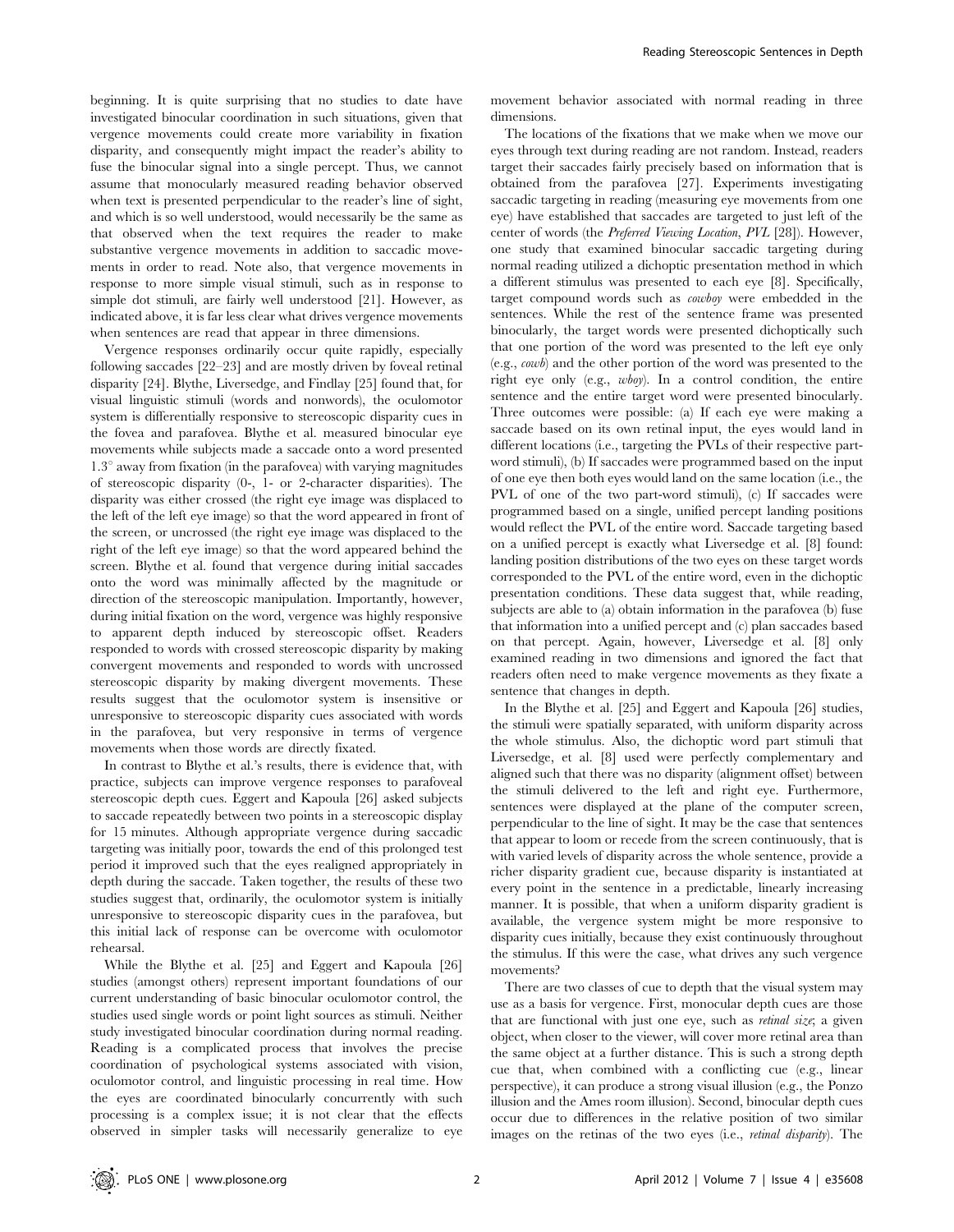magnitude of offset between the location of a given object in one retinal image relative to the other provides an estimate of depth.

Several studies have investigated the perceptual consequences of non-linguistic stimuli with conflicting binocular and monocular depth cues (e.g., grid stimuli where perspective cues suggest that the grids slant in one direction while disparity cues suggest that the slant is in the opposite direction). Such stimuli can give rise to perceptual ambiguity, where the apparent slant of the stimulus alternates between that dictated by perspective and that dictated by disparity [29–30]. For stimuli with conflicting perspective and disparity cues, there is much inter-individual variation in the dominant percept [29], though subjects are able to select and maintain one of the two percepts when instructed to do so [30]. However, for fairly brief presentations (e.g., 0.1, 1, and 10 seconds) perspective information tends to dominate over conflicting disparity cues, but for longer presentations (30 seconds) the percept is increasingly dominated by disparity cues [31]. These findings raise the question of whether, during reading, vergence would be driven by monocular or binocular depth cues. On the basis that disparity depth cues dominate perception during extended rather than brief viewing durations, we might predict that during reading, disparity cues would drive vergence. To investigate this, we manipulated both monocular and binocular depth cues to assess which one is more deterministic of the vergence response.

In the present study, subjects were required to read for comprehension. Successful comprehension is only possible if the reader successfully fuses the two images (i.e., those projected to each eye separately) to produce a clear, single percept. Liversedge et al. [8] found that readers target saccades based on the unified percept (both eyes targeted the same location, even when different parts of the word were presented to the two eyes). Furthermore, Blythe et al. [25] found that the effective fusional range for subjects performing a lexical decision task was approximately one character space and, as disparities increased beyond this range, response times increased and accuracies decreased. These data indicate that, when fusion was not achieved, cognitive processing was adversely affected. Were the subjects able to suppress one output and base their lexical decision on the other, accuracies and RTs would have been unaffected for large disparities. Given these data, we are confident that subjects were fusing the images in our study because their comprehension of the sentences was not adversely affected by the stereoscopic manipulation and they did not report diplopia. If the reader is unable to fuse the image into a unified percept, then they experience diplopia (double vision).

We recorded the movements of each eye simultaneously to determine how the two eyes were coordinated in order to facilitate that fusion. Subjects read sentences that were presented stereoscopically (see Figure 1) in four different conditions: (a) normal, in which there were no depth cues, (b) *monocular cue*, in which retinal size was consistent with the text looming forwards from the screen, (c) congruent, in which both the monocular cue and retinal disparity was consistent with the text looming forwards from the screen and (d) incongruent, in which retinal size was consistent with the text looming forward from the screen, but disparity was consistent with the text receding behind the screen. Both the monocular and binocular depth cues increased in magnitude from the beginning to the end of the sentence so that the sentence appeared to extend increasingly closer or further from the plane of the screen as the subject read through it. As noted above, we recorded subjects' binocular eye movements as they read sentences in these four conditions, to examine the behavioral response to congruent and incongruent disparity and monocular depth cues. The monocular cue condition was an important control condition as previous work has shown that fixation disparity exists for sentences presented in two dimensions, and is affected by the amplitude of the incoming saccade; the greater the amplitude of the incoming saccade, the greater the disparity observed at fixation onset [7]. Thus, the increasing font size across the sentence in this condition (corresponding to the monocular depth cue) would produce increasing saccade amplitudes and, thus, we anticipated increased fixation disparity through the sentence that did not necessarily reflect a response to perceived depth.

We made three predictions for this experiment. First, there would be a slight tendency for the eyes to be uncrossed in the normal and monocular cue condition and this effect would be larger in the monocular cue condition due to increasing saccade length, which is known to be correlated with larger uncrossed disparities [4,6,8–9]. Second, in the congruent condition fixation disparity would become increasingly crossed as subjects progressed from left to right through the sentence (as both monocular and disparity cues are consistent with the sentence looming towards the subject). Third, in the incongruent condition, there may be two possible outcomes: If monocular cues dominate and determine binocular coordination then fixation disparity ought to become increasingly crossed from left to right through the sentence. Alternatively, if binocular (disparity) cues dominate and primarily determine coordination then fixation disparity ought to become increasingly uncrossed from left to right, as this cue implies that the sentence recedes from the subject. Of these two hypotheses, the latter may be more likely due to an extended viewing period [31].

## Methods

#### Ethics Statement

The investigation adhered to the principles of the Declaration of Helsinki, and was approved by the Ethics Committee at the School of Psychology, University of Southampton for human experimentation. Informed written consent was obtained from each subject after explanation of the procedure of the experiment.

## Subjects

Twelve subjects from the University of Southampton community participated in the experiment. Due to problems with the experimental equipment only a subset (four subjects) read sentences in the congruent condition. While the fact that there were fewer subjects in one condition is not ideal, the linear mixed effects (lme) models we used in the analyses (see Results section) are able to handle such missing data. The missing data in the congruent condition does not affect comparisons that do not involve the congruent condition and, in analyses that do involve the congruent condition, the concern is only about low power. Thus, one should only be concerned about real effects not yielding statistically significant results, as opposed to null effects yielding spurious significant results To provide further support for this argument, we performed the same analyses using only those subjects that experienced all conditions and the results corroborate those with our reported analysis of the full dataset. Subjects were between the ages of 22 and 35 and had normal or corrected-tonormal vision, and exhibited no reading problems. Subjects without functional stereopsis were excluded from participating in this experiment. Stereoacuity was assessed using the graded circle test. Subjects were judged to have functional stereopsis if they could correctly describe a stimulus with depth of 40 seconds of arc. Subjects were compensated  $\mathcal{L}$  for every hour they took part in the experiment.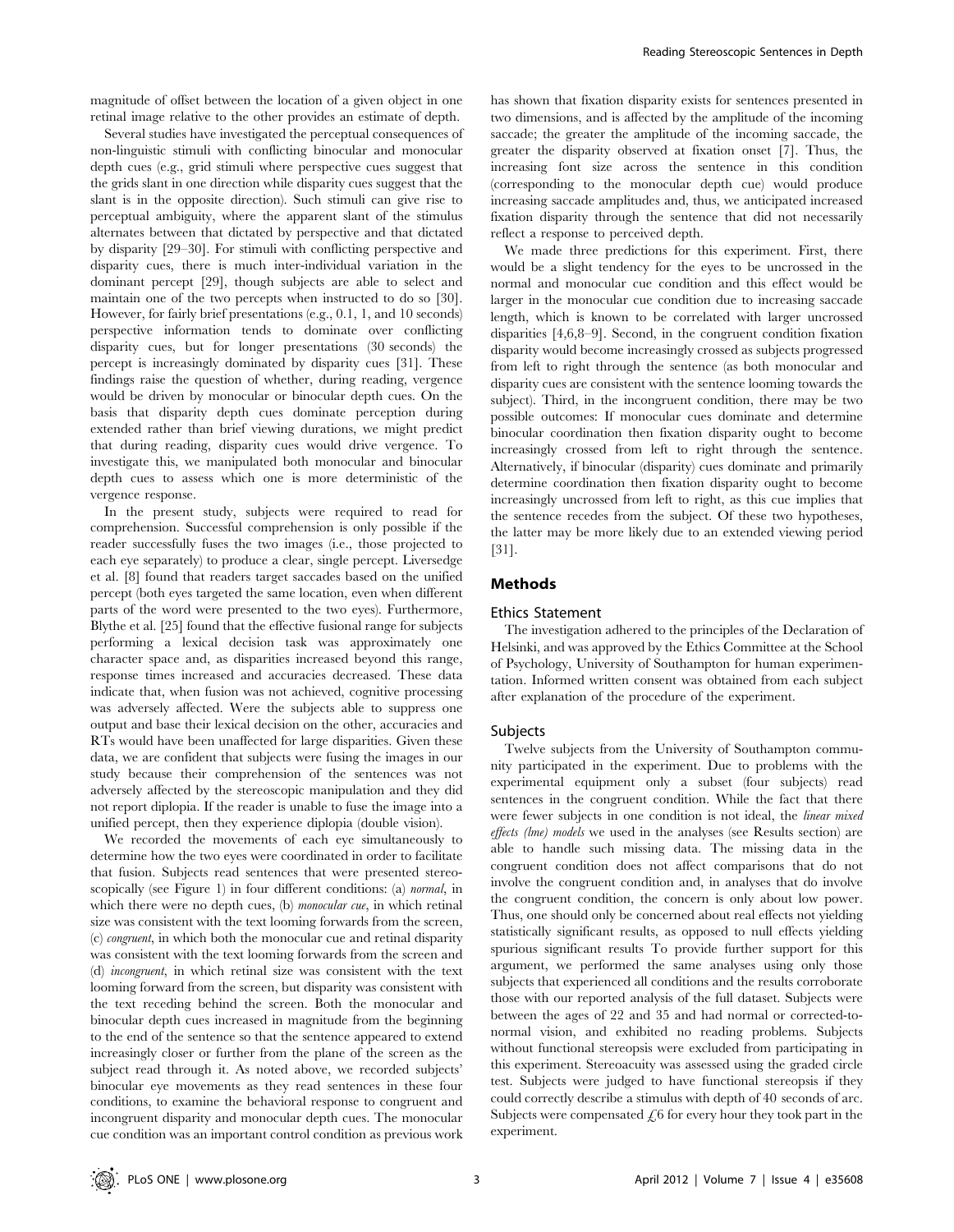| Normal      |                  | LE & RE He saw the retired worker in the local pool on Monday night.                                                         |
|-------------|------------------|------------------------------------------------------------------------------------------------------------------------------|
| Monocular   |                  | LE&RE He saw the retired worker in the local pool on Monday night.                                                           |
| Congruent   | LE<br><b>RE</b>  | He saw the retired worker in the local pool on Monday night.<br>He saw the retired worker in the local pool on Monday night. |
| Incongruent | LE:<br><b>RE</b> | He saw the retired worker in the local pool on Monday night.<br>He saw the retired worker in the local pool on Monday night. |

Figure 1. Examples of stimuli in the four experimental conditions: monocular cue, normal, congruent (retinal size and disparity cues for a looming sentence), and incongruent (retinal size cues for a looming sentence, disparity cues for a receding sentence). doi:10.1371/journal.pone.0035608.g001

## Materials and Design

Each subject read 12 sentences in each of the different display conditions (explained above, see Figure 1): (a) normal, (b) monocular cue, (c) congruent, and (d) incongruent. These experimental conditions were presented in blocks, the order of which was counterbalanced between subjects. Sentences were counterbalanced across conditions so that each sentence was seen in every condition. In the normal condition, 3.42 characters equaled one degree of visual angle, in the other three conditions, in which there was a monocular depth cue of increasing retinal size, characters per degree ranged from 5.68 to 1.99.

All subjects bit on a wax dental mold and used forehead rests during the experiment, to eliminate head movements. Binocular eye movements were obtained from two Fourward Technologies Dual Purkinje Image eye trackers (one recording the movements of the left eye and the other recording the movements of the right eye, concurrently) and the position of each eye was recorded every millisecond. In all conditions, calibration routines and data collection were conducted using in-house software. The same software was used to present the images in all conditions.

The stereo sentence bitmaps were constructed using the OpenGL framework to render two separate images for the left and right eyes, where each image was drawn from a different camera perspective. First, the text in a particular sentence was rendered, with antialiasing, to a bitmap with no distortion. This bitmap was then used as a texture map applied to a rectangular quad element that was placed in OpenGL 3D space in such a way that one edge of the quad is nearer to the camera than the other (this gives the text the appearance of 'looming' towards the viewer). The asymmetric frustum parallel projection approach was used to setup the stereo camera projections. Information about the methods of this approach can be found at the following websites: http://www.orthostereo.com/ geometryopengl.html; http://paulbourke.net/miscellaneous/ stereographics/stereorender/The cameras were shifted apart by an intraocular distance of 65 cm and oriented in the same, parallel direction and the viewing frustums were adjusted in an asymmetric way to ensure zero disparity at the screen depth. This method was used to create stereo image pairs for each sentence.

Sentences were presented on a 21-inch Phillips CRT monitor positioned 100 cm from the subject. FE1 shutter goggles (Cambridge Research Systems), which alternate between left-open/

right-shut and left-shut/right-open at the same refresh rate as the monitor (8 ms), were used to display the images stereoscopically [8,25].

## Procedure

Subjects were first tested for stereopsis, then the two eye trackers were calibrated, and then the experimental trials began. For the initial calibration, and all checks of calibration accuracy, viewing was monocular – during calibration of the right eye tracker the left eye was occluded, and vice versa. The calibration was conducted using three points: one on the left of the screen, one on the right, and one in the center; the range of these three points was greater than the horizontal extent of the experimental stimuli. Once calibration had been completed, subjects were instructed to read the sentences normally for comprehension. During all conditions, subjects were instructed to maintain their fixation on the first word for several seconds until the experimenter told them to start reading; this allowed their percept to stabilize before beginning to read the sentence. This maintenance of fixation lasted approximately the same amount of time on each trial and was not determined by the subjects, themselves. Thus, it is not the case that this fixation indicated a requisite amount of time needed by the subjects to fuse the image, but was determined by the experimenter, irrespective of the subject's behavioral response to disparity cues. Subjects then read the sentence and pressed a button when they had finished reading it. The button press terminated the trial. Subjects were instructed to read the sentences to the best of their ability. The accuracy of calibration was checked after every sentence. On a third of the trials, the sentence was immediately followed by a comprehension question (requiring a yes/no response). Each block took between 10 and 20 minutes to complete.

## Results

## Comprehension Accuracy

Subjects responded correctly to 77% of the comprehension questions (71% in the monocular cue only condition, 85% in the normal condition, 69% in the congruent condition and 81% in the incongruent condition), indicating that they read and understood the sentences. A logistic regression revealed that there were no significant differences between the monocular condition and the other conditions, except the normal condition produced margin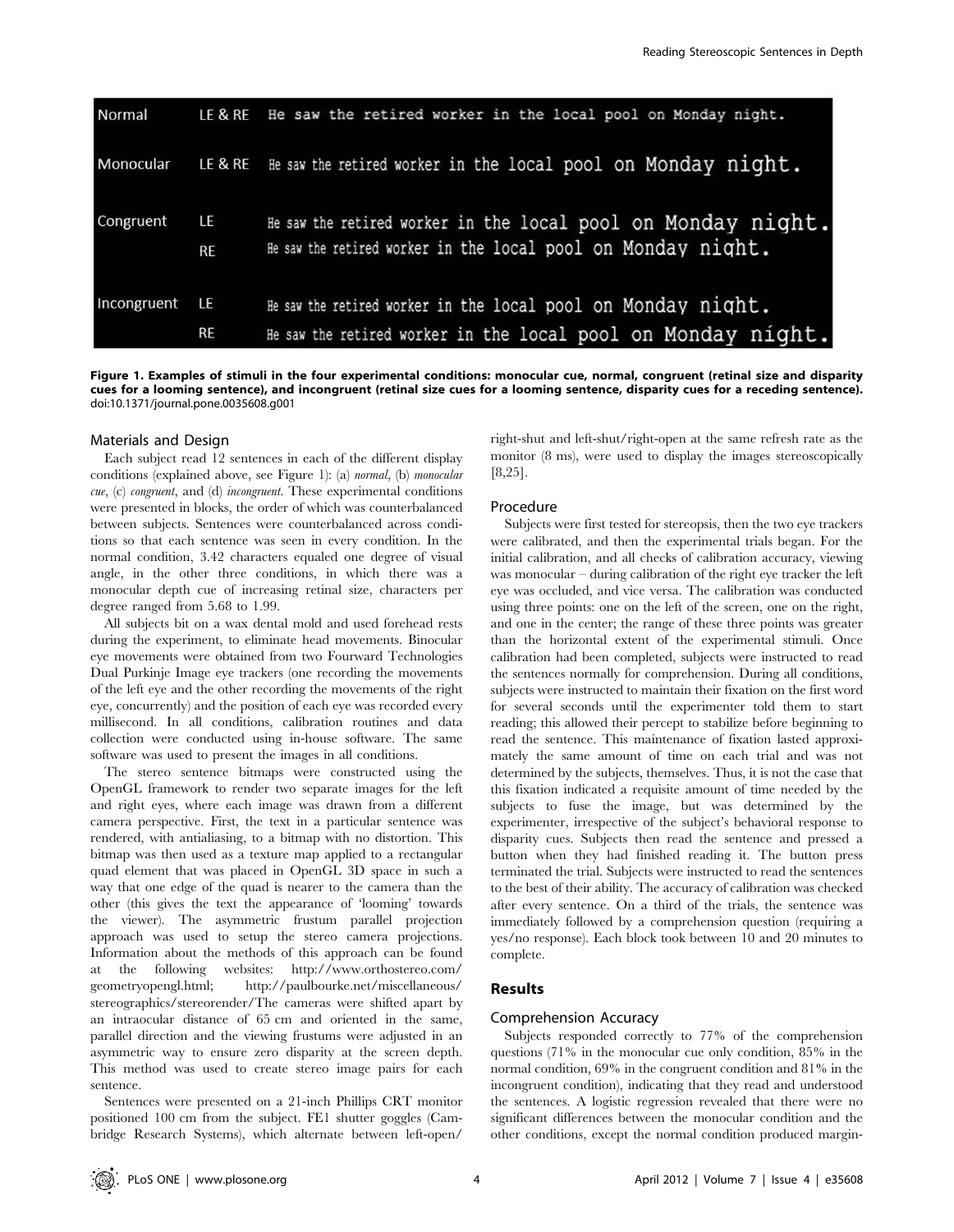ally higher accuracy  $(z = 1.88, p = .06)$ . No subject reported experiencing diplopia and all subjects reported experiencing the sentences in depth in the binocular depth cue conditions (this was expected because all subjects were screened to ensure that they had functional stereopsis).

#### Data Processing Procedures

Fixations were manually identified in order to avoid contamination by dynamic overshoots [8,32]. Initial fixations (i.e. those during which the subject was required to hold fixation on the first word in order to stabilize the percept) were excluded, as these were artificially long and were not ''normal'' reading fixations. Fixation durations between 80 and 1200 ms were considered valid and included in the analyses. These exclusion criteria resulted in 3805 fixations (95.7% of the data) that were used in the monocular reading measures. Additionally, for the binocular reading analyses, regressive (backward) saccades and fixations following them (28.1% of the data) were excluded from the analyses because these saccades led to a decrease in the magnitude of both the monocular and binocular depth cues (these experimental manipulations were based on a left-right progression through the sentences). Because the vergence response in such situations may not reflect the same response as that which occurred during normal, progressive saccades (during which the manipulated depth cues consistently increased as the reader progressed through each sentence), we excluded these cases. Disparity was calculated at the onset and offset of every valid fixation. Additionally, fixations and saccades with disparities that were more than 2.5 standard deviations from the mean for each subject (4.1% of the data) were excluded from the analyses. This additional exclusion criterion resulted in a dataset of 2578 fixations that were used for calculating the binocular measures (67.8% of the dataset used in the monocular measures).

All measures were analyzed with linear mixed effects (lme) models. For both types of analyses experimental condition (with the monocular cue condition as the baseline so that, in the conditions that also included a disparity manipulation, we could examine the effects of disparity above and beyond the monocular depth cue that was also present) was entered as a fixed effect and subjects and items were entered as crossed random effects. Additionally, for analyses of binocular measures, the following factors were entered as fixed effects. For fixation disparity: distance from the beginning of the sentence (because this corresponds to increasing stimulus disparity in the stereoscopic conditions) and fixation duration (because longer fixations might allow for more vergence). For saccade disparity: distance from the beginning of the sentence and incoming saccade amplitude (given that it is known to impact binocular coordination). All variables, aside from experimental condition, were centered so that the main effects were interpretable as the effect of the variable of interest at the average value of all other variables; interactions are not affected by centering.

#### Monocular Reading Measures

We analyzed global reading measures to determine whether the different reading conditions affected the ease with which the text was processed (see Table 1). In general, reading difficulty is positively related to mean fixation duration (the average duration of each fixation on a sentence), total sentence reading time (the total time spent reading the sentence), the number of fixations, and the number of regressions (backward saccades) per sentence (for reviews, see [1–2]). For all reading measures, there were no significant differences between the monocular cue condition and the normal condition (all  $ps > .05$ ). There were no significant differences between the

monocular cue and the congruent condition (all  $ps > .05$ ) except that there were fewer regressions in the congruent condition (2.98,  $SE = .34$ ) than in the monocular cue condition (3.96,  $SE = .14$ ;  $t= 2.51, p<.05$ . The incongruent condition led to longer average fixation durations  $(331ms, SE = 3.91)$  than in the monocular cue condition (303 ms, SE = 3.51;  $t = 3.65$ ,  $p < .001$ ). However, there were no significant differences between the monocular cue and incongruent conditions in total sentence reading time, number of fixations, or number of regressions (all  $p \ge 0.05$ ).

These data, along with the comprehension accuracy data, reported above, suggest that, in general, the presence of depth cues did not impact the subjects' cognitive processing difficulty (i.e., the monocular cue, congruent and normal conditions were not fundamentally different, but note the lower power in the congruent condition). However, if the depth cues conflicted (e.g., in the incongruent condition), subjects spent longer on each fixation, but otherwise, reading proceeded fairly normally.

#### Binocular Reading Measures

We examined disparity at both the start and end of fixations and vergence during saccades and fixations (for raw means see Table 1, for model outputs see Table 2). Negative values represent uncrossed disparity (relative to the depth of the screen, with the left eye fixating to the left of the right eye) whereas positive values represent crossed disparity (with the left eye fixating to the right of the right eye).

For completeness, and to facilitate comparisons to previous research, we also calculated absolute disparity and ran the same analyses. Absolute disparity at the start and end of fixations were, respectively, 0.29 and 0.26 in the monocular cue condition, 0.27 and 0.25 in the normal condition, 0.35 and 0.41 in the congruent condition and 0.69 and 0.68 in the incongruent condition. Importantly, the lme analyses perfectly replicated the analyses performed on the average, signed disparity data. In addition, for the normal condition, we calculated the percentage of fixations that were aligned, crossed and uncrossed. At the start of fixations, we found 71% of fixations to be aligned (the two eyes were within one character space (0.29 degrees of visual angle) of each other), 6% to be crossed and 32% to be uncrossed. At the end of fixations, we found 72%, 11% and 17%, respectively.

Start of fixation disparity. In the monocular cue condition the eyes tended to be uncrossed  $(-0.19^{\circ})$ , significantly different from 0;  $t = 4.81$ ,  $p < .001$ ). There was less uncrossed disparity in the normal condition, which was significantly different from the monocular cue condition  $(-0.14^{\circ}; t=3.87, p<.001)$ . This indicates that the presence of monocular cues to depth did result in a small increase in fixation disparity. This is likely due to the fact that words were increasing in size in the monocular cue condition and larger word objects allow for greater magnitude of disparity (in degrees) with the two points of fixation staying relatively near each other (in terms of characters). Therefore, on average, the system would be able to tolerate more physical disparity because the eyes would still fixate the same character, given its larger size (but see analysis of the interaction with distance from the beginning of the sentence, below). In the congruent condition, fixations were significantly more crossed compared to the monocular cue condition (0.13°,  $t= 14.67$ ,  $p<.001$ ), whereas in the incongruent condition disparity was significantly more uncrossed than the monocular cue condition  $(-0.66^{\circ}; t= 33.29, p>0.01)$ .

The effect of distance from the beginning of the sentence was not significant in the monocular cue or normal conditions (both  $p_s$  $\geq$ .05). This may seem to contradict our claim that the increased size of the words in the monocular cue condition led to greater disparity, as word size increases in the monocular cue condition as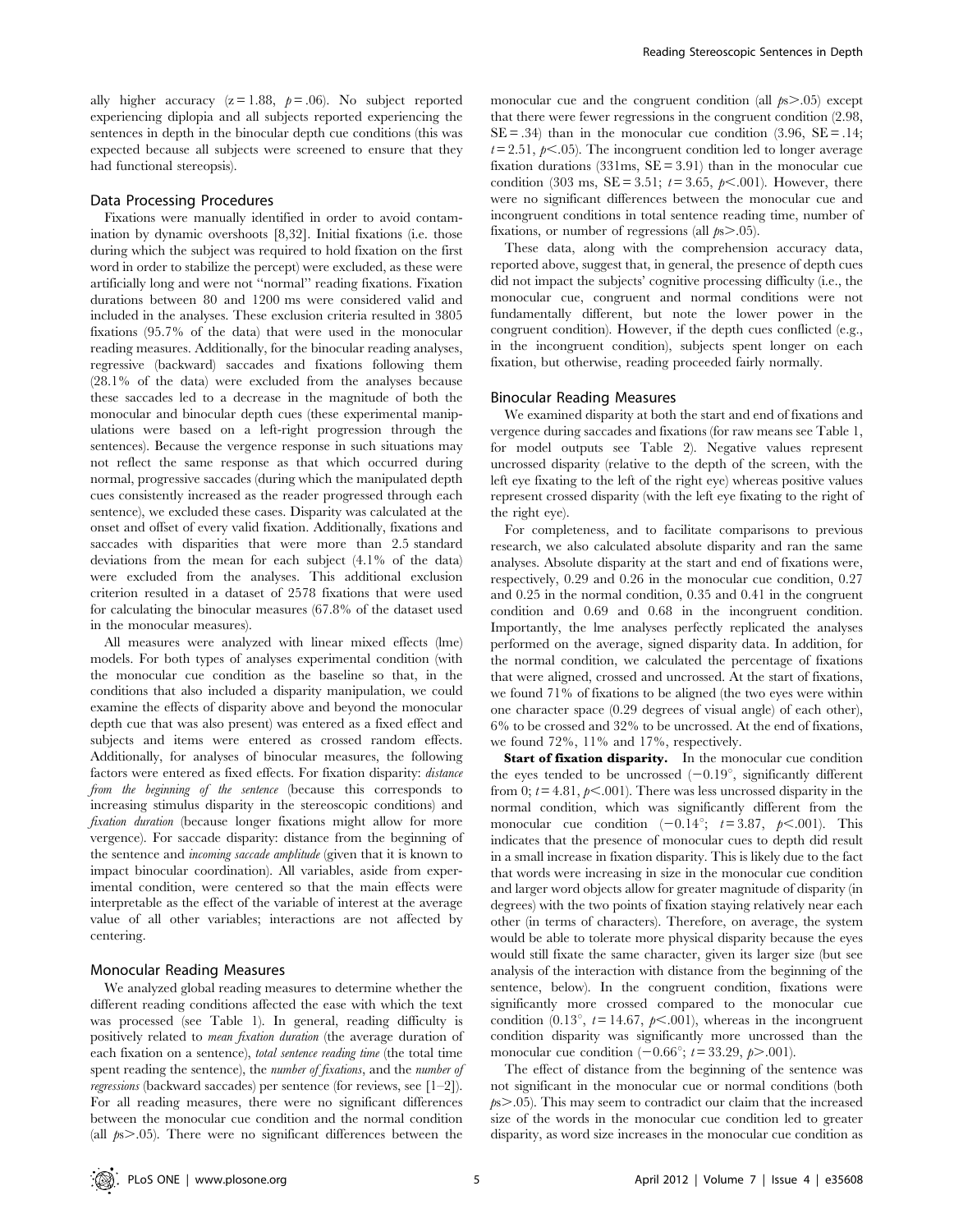Table 1. Means and standard errors for monocular and binocular dependent measures in each of the four experimental conditions.

|                                                | <b>Monocular cue</b> | <b>Normal</b> | Congruent   | Incongruent     |
|------------------------------------------------|----------------------|---------------|-------------|-----------------|
| <b>Monocular reading measures</b>              |                      |               |             |                 |
| Total sentence reading time (ms)               | 5114 (104)           | 5202 (84)     | 4755 (283)  | 5410 (75)       |
| Number of fixations                            | 12.25(.30)           | 12.38(.32)    | 11.58(.52)  | $12.24$ $(.26)$ |
| Mean fixation duration (ms)                    | 303(4)               | 316(3)        | 324 (10)    | 330(4)          |
| Number of regressive saccades                  | 3.96(0.14)           | $3.64$ (.17)  | 2.98(.34)   | $4.00$ $(.14)$  |
| Saccade amplitude (degrees)                    | 1.61(02)             | 1.64(02)      | 1.56(0.03)  | 1.61(0.03)      |
| <b>Binocular reading measures</b>              |                      |               |             |                 |
| Start of fixation disparity (degrees)          | $-.19(.02)$          | $-.14(.02)$   | .13(02)     | $-.66(.01)$     |
| End of fixation disparity (degrees)            | $-.12(.02)$          | $-.08(.02)$   | .27(.02)    | $-.65(.02)$     |
| Vergence during saccades (degrees)             | $-.51(.02)$          | $-.55(.04)$   | $-.45(.06)$ | $-.90(.05)$     |
| Proportion of saccades exhibiting convergence  | .25(.01)             | .27(.02)      | .30(.01)    | .16(.01)        |
| Vergence during fixations (degrees)            | .57(.03)             | .55(.03)      | 1.03(0.10)  | .13(0.03)       |
| Proportion of fixations exhibiting convergence | .79(01)              | .73(01)       | .85(.01)    | .48(.01)        |

doi:10.1371/journal.pone.0035608.t001

one moves through the sentence. It is important to note, however, that words in the sentences were of variable lengths (e.g., between 1 and 10 characters long). Therefore, the degree to which words increase in size (i.e., degree of visual angle) is, to some extent, offset by variability in word length. Thus, a long word at the beginning of the sentence would subtend a larger degree of visual angle than a short word at the end of the sentence. This variability is likely the reason that, in the monocular condition compared to the normal condition, there is a significantly greater amount of uncrossed disparity, which is almost significantly  $(t = -1.88)$  modulated by distance from the beginning of the sentence.

Most importantly, there was a significant effect of distance from the beginning of the sentence on fixation disparity in both the congruent (b = .05,  $t= 11.45$ ,  $p<.001$ ) and the incongruent condition (b = -.07,  $t= 19.69$ ,  $p<.001$ ); retinal disparity induced by the stereoscopic manipulation increased as distance from the beginning of the sentence increased. The direction of this disparity was opposite in the two conditions (see Figure 2); in the congruent condition, the magnitude of crossed fixation disparity increased as the reader progressed through the sentence, while in the incongruent condition the magnitude of uncrossed fixation disparity increased as the reader progressed through the sentence. There was no effect of incoming saccade amplitude on fixation disparity in any of the conditions (all  $ps > .5$ ).

Overall, these data indicate that start of fixation disparity was overwhelmingly driven by stereoscopic disparity cues and not by monocular retinal size cues. Interestingly, as seen in Figure 2, the effects were very consistent within a condition. Virtually no crossed fixations were observed when stimuli were presented with uncrossed stereoscopic disparity, and vice versa. This indicates that all subjects were exhibiting a similar behavioral response to stereoscopic disparity in terms of binocular coordination, regardless of whether monocular cues were congruent or incongruent with the disparity cue. While we found some similar effects as those obtained under similar experimental testing conditions in the literature (i.e., the eyes tended to be uncrossed in the monocular cue and normal conditions [4,6,8–9,33]), we did not find that the magnitude of disparity at the start of fixations was affected by the amplitude of the incoming saccade. This may seem puzzling, but one must bear in mind that saccade amplitude is correlated with the monocular depth cue because letters become stretched out as the sentence progresses from left to right. Additionally, the monocular depth cue (and consequently saccade amplitude) is correlated with the disparity manipulation because there is more stereoscopic disparity in the stimulus as the sentence progresses from left to right. Therefore, the lack of effect of saccade amplitude may be due to the fact that these other factors (with which it is correlated) are accounting for more variance in the data.

To test this, we conducted the same analysis with distance from the beginning of the sentence removed. This analysis revealed that saccade amplitude was related to start of fixation disparity in the monocular condition; longer saccades tended to produce more uncrossed fixation disparities (although the effect was marginal,  $t = -1.64$ ,  $p = .11$ ). There was no significant difference between the monocular and normal condition  $(t<1)$ . In the congruent condition, the effect was significantly different from the monocular condition in the opposite direction–longer saccades produced more crossed fixation disparities, and in the incongruent condition the effect was larger than in the monocular condition and in the same direction–longer saccades produced more uncrossed fixations. Thus, we replicated the finding that larger saccade amplitudes produce greater disparity, but found that our manipulations of increasing retinal size and increasing retinal disparity were more deterministic of fixation disparity than saccade amplitude when both were entered in the analysis.

End of fixation disparity. The end of fixation data were broadly similar to the start of fixation data (see Table 2 and Figure 3). In the monocular cue condition the eyes tended to be uncrossed  $(-0.12^{\circ})$ , significantly different from 0;  $t = 2.70$ ,  $p < .01$ ). In the normal condition, fixations tend to be significantly less uncrossed than in the monocular cue condition  $(-0.08^{\circ}; t = 3.24,$  $p<.005$ ). As mentioned before, this slight increase in uncrossed fixations in the monocular condition compared to the normal condition is likely due to increased word size (see discussion of start of fixation disparity, above). The magnitude of fixation disparity was much greater in both stereoscopic conditions and the direction of this disparity was determined by the direction of the stereoscopic manipulation; fixations were more crossed in the congruent condition (0.27°;  $t = 16.59$ ,  $p < .001$ ) and more uncrossed in the incongruent condition  $(-0.65^{\circ}; t= 35.34, p<.001)$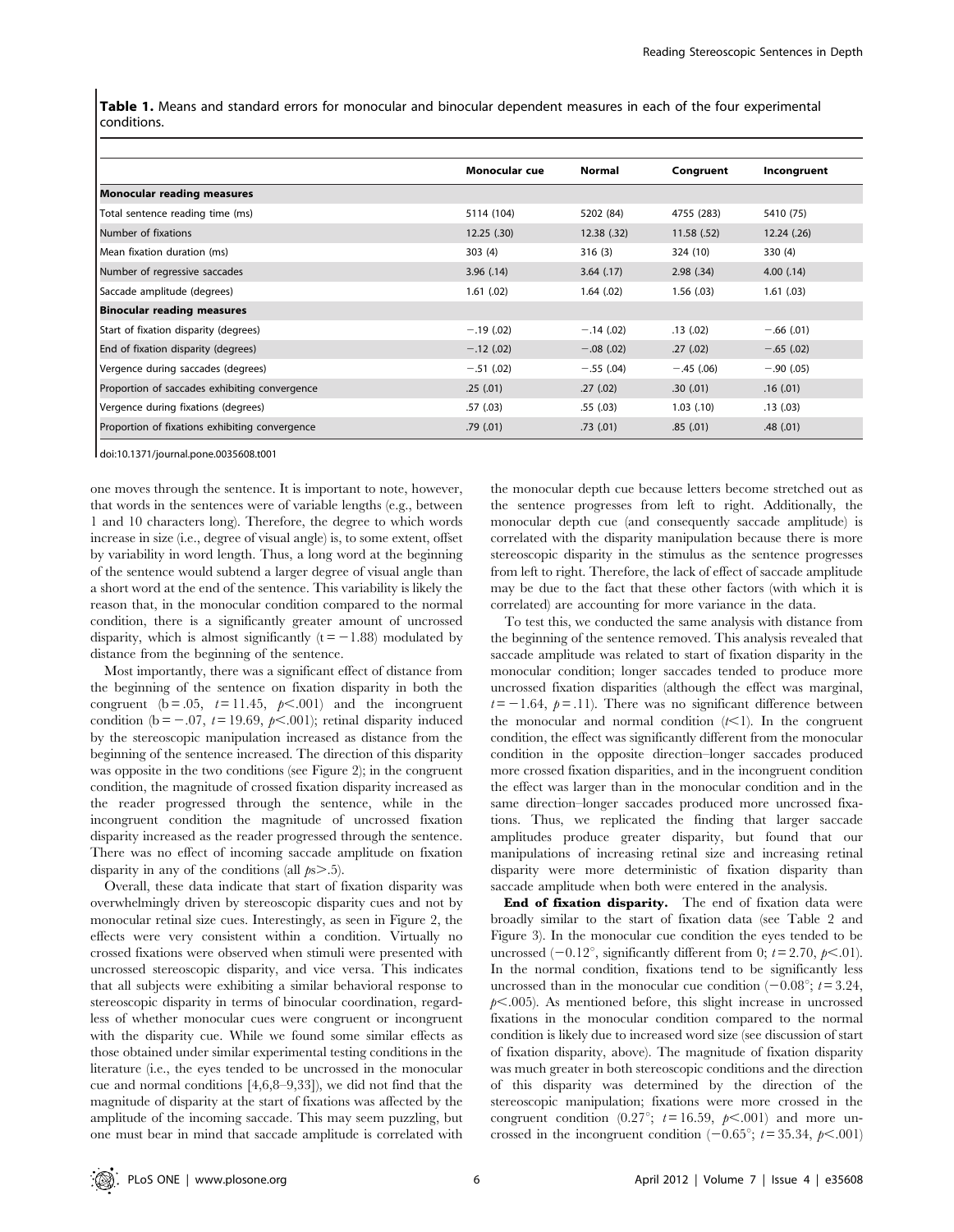Table 2. The lme models for start and end of fixation disparity.

| Predictor                          |            | <b>Coefficient Std. Error</b> | t value     |
|------------------------------------|------------|-------------------------------|-------------|
| <b>Start of fixation disparity</b> |            |                               |             |
| Monocular cue (intercept)          | $-0.19$    | 0.04                          | $-4.81***$  |
| Normal                             | 0.06       | 0.02                          | $3.87***$   |
| Congruent                          | 0.34       | 0.02                          | $14.67***$  |
| Incongruent                        | $-0.52$    | 0.02                          | $-33.29***$ |
| Distance from sentence beginning   | $-0.004$   | 0.002                         | $-1.88$     |
| Saccade amplitude                  | $-0.009$   | 0.01                          | $-0.75$     |
| Normal x distance                  | $-0.00006$ | 0.003                         | 0.00        |
| Congruent x distance               | 0.05       | 0.004                         | $11.45***$  |
| Incongruent x distance             | $-0.07$    | $-0.003$                      | $-19.69***$ |
| Normal x saccade amplitude         | $-0.02$    | 0.02                          | $-1.30$     |
| Congruent x saccade amplitude      | 0.04       | 0.03                          | 1.56        |
| Incongruent x saccade amplitude    | 0.008      | 0.02                          | 0.44        |
| <b>End of fixation disparity</b>   |            |                               |             |
| Monocular cue (intercept)          | $-0.11$    | 0.04                          | $-2.70$     |
| Normal                             | 0.06       | 0.02                          | $3.24***$   |
| Congruent                          | 0.40       | 0.02                          | $16.59***$  |
| Incongruent                        | $-0.58$    | 0.02                          | $-35.34***$ |
| Distance from sentence beginning   | 0.002      | 0.002                         | 1.13        |
| <b>Fixation duration</b>           | 0.0001     | 0.00008                       | 1.57        |
| Normal x distance                  | 0.003      | 0.003                         | $-0.84$     |
| Congruent x distance               | 0.05       | 0.004                         | 11.93***    |
| Incongruent x distance             | 0.05       | 0.003                         | $-18.99***$ |
| Normal x fixation duration         | 0.00002    | 0.0001                        | $-0.18$     |
| Congruent x fixation duration      | 0.0003     | 0.0002                        | $-1.69$     |
| Incongruent xfixation duration     | 0.00005    | 0.0001                        | 0.50        |

All variables except for experimental condition were centered before being entered into the analysis.

 $*p<0.01;$ 

 $***p<0.005$ .

doi:10.1371/journal.pone.0035608.t002

than in the monocular cue condition. Again, there were significant interactions with distance from the beginning of the sentence in both stereoscopic conditions, such that the magnitude of fixation disparity increased as the reader progressed through the sentence. In the congruent condition, fixations became more crossed as the reader progressed through the sentence  $(b = .05, t = 11.93,$  $p<.001$ ), while in the incongruent condition fixations became more uncrossed as the reader progressed through the sentence (b = .06,  $t = 18.99$ ,  $p < .001$ ). Additionally, fixation duration did not have a significant effect on end of fixation disparity (all  $p_s$  > .5).

In summary, the end of fixation data were quite similar to the start of fixation data: in the monocular cue and normal conditions, the eyes tended to be slightly uncrossed. In the congruent condition the eyes tended to be crossed and in the incongruent condition the eyes tended to be more uncrossed than in the monocular cue condition. In the monocular cue and normal conditions the magnitude of the disparity was unaffected by position in the sentence while in the congruent and incongruent conditions the magnitude of this disparity increased as the subject progressed through the sentence. Therefore, it seems that fixation disparity was, for the most part, driven by the direction of stereoscopic disparity cues and very little by the monocular cue. Finally, end of fixation disparity was unaffected by fixation duration. As with the lack of an effect of saccade amplitude in the start of fixation disparity analyses, it is likely that the nonsignificant effect of fixation duration is due to the fact that stereoscopic disparity has such an influence on fixation disparity that the effects of other variables do not have the opportunity to exert an influence.

To illustrate the vergence responses that occurred during saccades and fixations across a trial, we plotted eye positions and vergence for example trials in each of the four conditions (see Figure 4). Formal analyses of the vergence response during fixations and saccades are reported in sections on vergence during saccades and vergence during fixations, below.

The panels in this figure clearly show that the eyes are quite well aligned to the same location on the screen in both the monocular cue and normal conditions. In contrast, in the congruent and incongruent conditions, where there is disparity in the stimulus, the eyes fixate somewhat different locations on the screen (consistent with the change in disparity in the stimulus; crossed in the congruent condition and uncrossed in the incongruent



Figure 2. Disparity at the start of fixations, as a function of distance from the beginning of the sentence and experimental condition. Positive values denote crossed fixations (i.e., the eyes are aligned in front of the plane of the screen) and negative values denote uncrossed fixations (i.e., the eyes are aligned behind the plane of the screen). Black lines (set at  $0^\circ$ ) represent the plane of the display screen; blue lines indicate the effect of distance from the beginning of the sentence on fixation disparity; red lines indicate the disparity that would be produced if subjects were to fuse the sentence as it appeared in virtual depth. doi:10.1371/journal.pone.0035608.g002

 $*p<0.05;$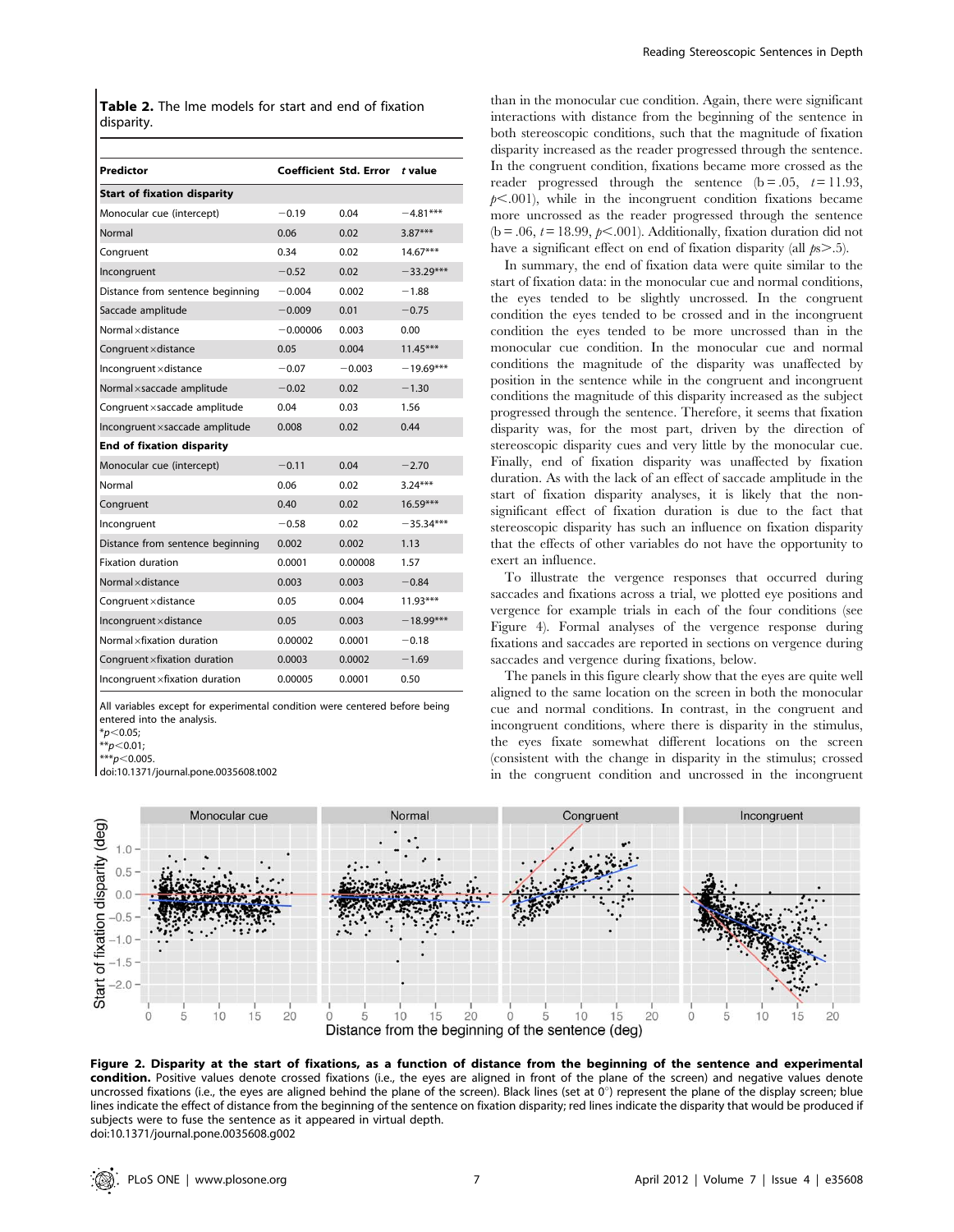

Figure 3. Disparity at the end of fixations, as the reader progresses through the sentence across the different experimental conditions. Positive values denote crossed fixations (i.e., the eyes are aligned in front of the plane of the screen) and negative values denote uncrossed fixations (i.e., the eyes are aligned behind the plane of the screen). Black lines (set at  $0^\circ$ ) represent the plane of the display screen; blue lines indicate the effect of distance from the beginning of the sentence on fixation disparity; red lines indicate the disparity that would be produced if subjects were to fuse the sentence as it appeared in virtual depth. doi:10.1371/journal.pone.0035608.g003

condition). Furthermore, these figures show that vergence occurs both during saccades and fixations. Fixations are represented by relatively stable values on the y-axis (location within the sentence) over changes in the x-axis (time). Saccades are represented by large changes in the y-axis during small increases in the x-axis. In the plots of vergence there is clearly a large transient change in disparity during the saccade (due to different and slightly unsynchronized changes in acceleration between the two eyes; see [11]). Apart from this transient change, the change in disparity from the end of the previous fixation to the beginning of the following fixation represents the amount of vergence observed during the saccade. In contrast, the slower change in disparity between the rapid, transient changes represents vergence during fixations. Change in disparity across the trial is most notable in the congruent and incongruent conditions and less so in the conditions without stereoscopic disparity manipulations.

Vergence during saccades. To evaluate the extent to which vergence occurred during saccades and fixations, we used linear mixed effects models to fit summarized trial-level data with the following dependent variables: summed saccade vergence (the sum of the vergence that occurred on every saccade in each trial), proportion of saccade convergence (the proportion of saccades on each trial where convergence as opposed to divergence was observed), summed fixation vergence, and proportion of fixation convergence (see Table 3).

For the analyses of the proportion of saccades/fixations per trial during which convergence (as opposed to divergence) occurred, values were arcsine transformed (to account for the fact that proportion data are non-normally distributed) before being entered into the model. For these analyses, each saccade and fixation was classified as being either convergent (in which case the point of fixation moved closer to the subject) or divergent (in which case the point of fixation moved further away from the subject). Those that did not contain any detectable vergence (2.3% of saccades and 3.5% of fixations) were excluded from the analyses. We analyzed the cases in which a convergent movement was observed, and the intercept was compared to 50% (if convergence and divergence were equally likely to occur, then the proportion of convergence would not be significantly different from 50%; any significant differences indicate a difference in the relative proportions of convergence and divergence, with one being more likely than the other). Given that the analysis is based on the

relative proportions of convergence and divergence, and that each saccade/fixation was classified as falling into one of these two categories, then proportions of convergence and divergence are dependent – if one increases, then the other must decrease. For this reason, we analyzed only one of the two categories (the proportion of convergence). Obviously, the effects in the convergence analyses necessarily hold true for the divergence analyses (albeit in the opposite direction).

For summed saccade vergence we entered summed saccade duration as a predictor in the analysis, which produced a significant, negative effect on saccade vergence  $(t=-6.24,$  $p<.001$ ), indicating that, on trials with longer saccades there was more divergence exhibited during saccades. This may appear to contrast with the start of fixation disparity analyses where saccade amplitude (which is highly correlated with saccade duration; [1]) was not a significant predictor, but one must bear in mind that, since the dependent measure is aggregated across a trial, location in the sentence is no longer a predictor in the model. We accounted for a lack of an effect of saccade amplitude in the previous analyses because the variability associated with saccade amplitude was greater accounted for by distance through the sentence. Without distance through the sentence in the current analysis, we now see saccade amplitude having a predictive effect on vergence.

As expected, in the monocular cue condition, the eyes tended to diverge during saccades  $(-0.51^{\circ})$ ; summed saccade vergence was significantly different from 0;  $t = 5.73$ ,  $p < .001$ ). Summed saccade vergence in the normal condition was not significantly different from the monocular cue condition, showing that the eyes also diverged during saccades  $(-0.55^{\circ}; t<1)$ . In contrast, in the congruent condition (where the sentence appeared to be looming out from the screen) summed saccade vergence was significantly greater than in the monocular condition–there was significantly less divergence during each trial  $(-0.45^{\circ}; t = 4.84, p<.001)$ . The reduced divergence appears to have occurred as a result of the disparity cue suggesting that the sentence was looming towards the reader, in which case the subject should make more convergent movements. In line with this suggestion, in the incongruent condition (where disparity cues suggested that the sentence was receding behind the screen) summed vergence was significantly smaller than in the monocular condition–there was significantly more divergence during each trial  $(-0.90^{\circ}; t= 5.24, p<.001)$ .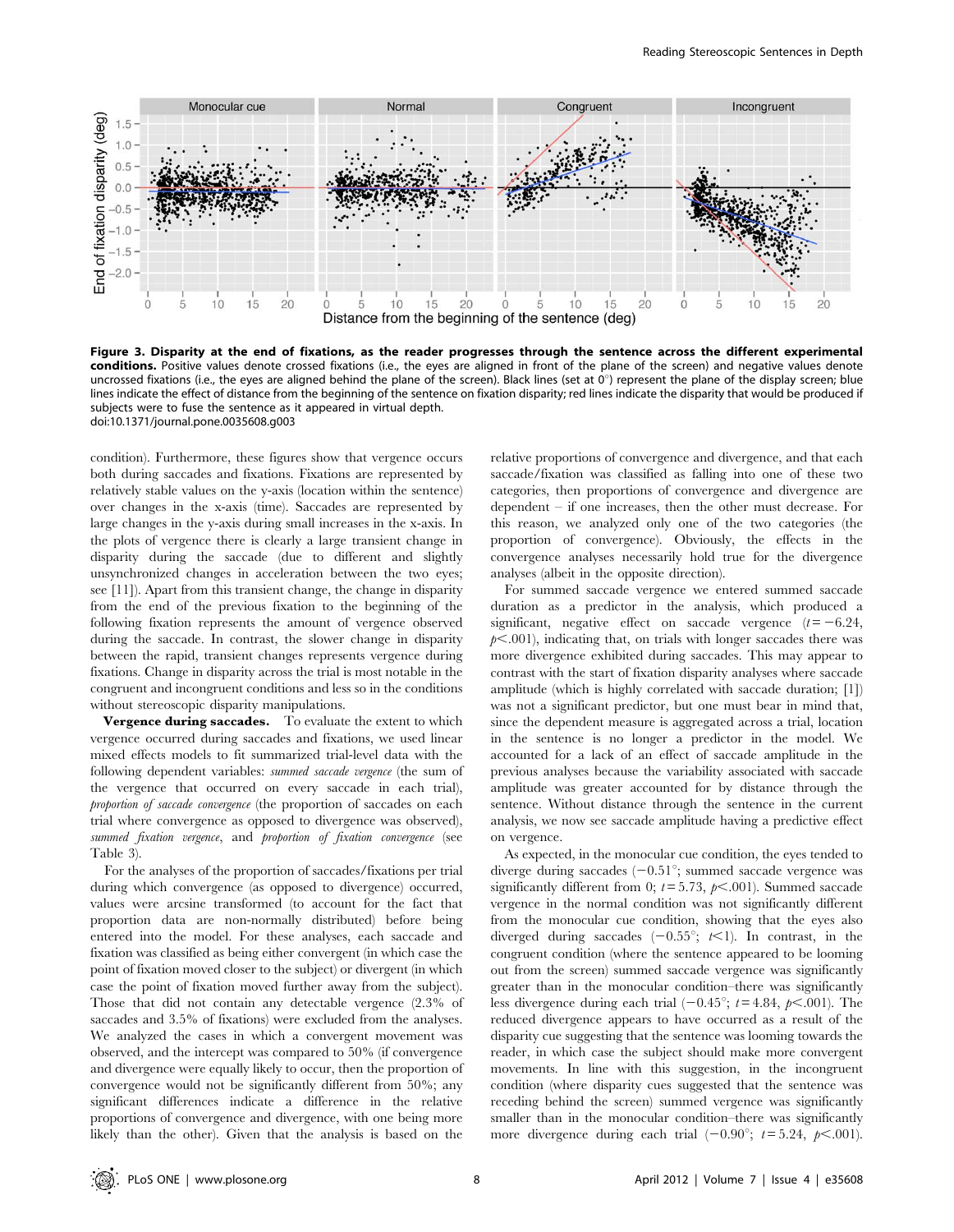

Figure 4. Left eye position, right eye position and disparity across time in single example trials in the different experimental conditions. In the top graphs, the red line represents the position of the left eye, the blue line represents the position of the right eye. The y axis represents distance from the beginning of the sentence and the x axis denotes time elapsed since the beginning of the trial (note that subjects were asked to hold fixation on the first word in the sentence for a few seconds; this time as been truncated and the plot represents only saccades and fixations associated with normal reading). In the bottom graph, the black line represents vergence of the two eyes; positive values denote convergence and negative values denote divergence. The insert enlarges the view of a series of two saccades. Panel A shows a trial in the monocular cue condition, panel B shows a trial in the normal condition, panel C shows a trial in the congruent condition and panel D shows a trial in the incongruent condition. doi:10.1371/journal.pone.0035608.g004

Again, it appears that disparity impacted the amount and nature of vergence observed.

With respect to our analysis of the proportion of saccade convergence (as opposed to divergence), in the monocular cue condition we found that convergence occurred in significantly fewer than half of the saccades made (i.e., in the majority of saccades, the eyes diverged; an overall convergent change during the saccades in a trial occurred during only 25% of trials; significantly different from 50%;  $t = 6.33$ ,  $p \le .001$ ). The normal condition did not significantly differ from the monocular cue condition in the proportion of saccade convergence  $(27\%; t<1,$  $p$  $>$ .5). Consistent with our analysis of the summed saccade vergence, the congruent condition had a significantly larger proportion of saccade convergence than the monocular cue condition (30%;  $t = 4.48$ ,  $p \le .001$ ) and the incongruent condition had a significantly smaller proportion of saccade convergence (and, therefore, had a significantly larger proportion of divergent saccades; 16% convergent;  $t = -3.12$ ,  $p < .005$ ).

There was a clear response to the disparity cue during saccades. While there was a tendency for the eyes to diverge during a saccade without a disparity cue in the stimulus, there was significantly less or more divergence when a disparity cue indicated that there should be more convergence (i.e., in the congruent condition) or less convergence (i.e., in the incongruent condition) respectively. This was observed in terms of both the likelihood of making a direction-appropriate movement, as well as the magnitude of that movement.

Vergence during fixations. For the summed fixation vergence measure we entered summed fixation duration as a predictor in the analysis, which produced a strong positive effect on fixation vergence, with longer fixations exhibiting more convergence  $(t = 9.15, p<.001)$ . As with the effect of saccade amplitude on vergence during saccades, it is likely that the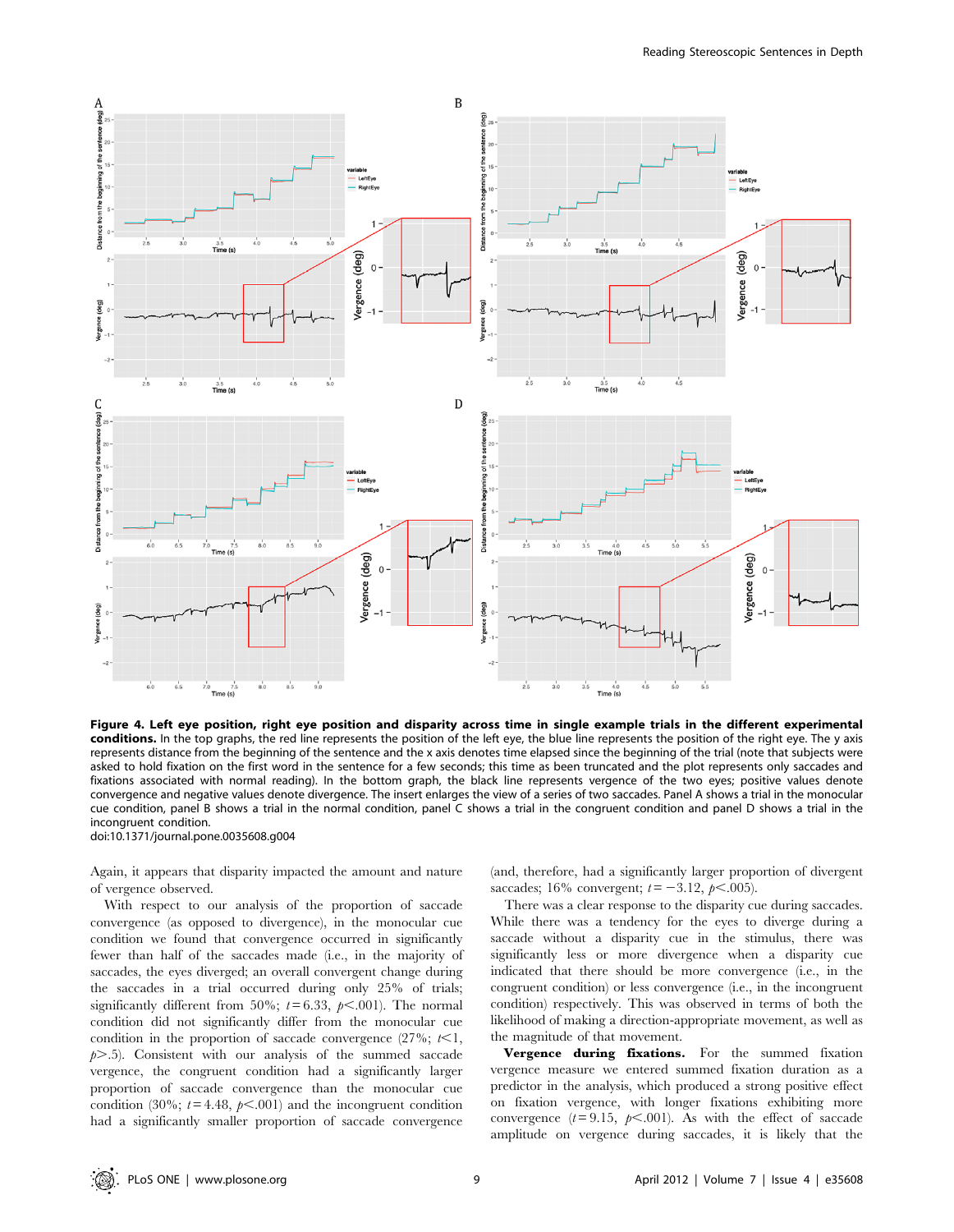Table 3. Lme models for vergence during saccades and fixations.

| Predictor                                    |           | Coefficient Std. Error t value |             |
|----------------------------------------------|-----------|--------------------------------|-------------|
| Summed saccade vergence                      |           |                                |             |
| Monocular cue (intercept)                    | $-0.58$   | 0.1                            | $-5.73***$  |
| Normal                                       | 0.001     | 0.06                           | 0.01        |
| Congruent                                    | 0.42      | 0.09                           | 4.84***     |
| Incongruent                                  | $-0.31$   | 0.06                           | $-5.24***$  |
| Summed saccade duration                      | $-0.04$   | 0.006                          | $-6.24***$  |
| <b>Proportion of saccade</b><br>convergence  |           |                                |             |
| Monocular cue (intercept)                    | $-20.02$  | 3.17                           | $-6.33***$  |
| Normal                                       | 0.34      | 2.40                           | 0.14        |
| Congruent                                    | 15.07     | 3.37                           | $4.48***$   |
| Incongruent                                  | $-7.15$   | 2.29                           | $-3.12***$  |
| <b>Summed fixation vergence</b>              |           |                                |             |
| Monocular cue (intercept)                    | 0.60      | 0.09                           | $6.54***$   |
| Normal                                       | $-0.05$   | 0.06                           | $-0.91$     |
| Congruent                                    | 0.37      | 0.08                           | $4.70***$   |
| Incongruent                                  | $-0.50$   | 0.06                           | $-9.14***$  |
| Summed fixation duration                     | $-0.0003$ | 0.00003                        | $9.15***$   |
| <b>Proportion of fixation</b><br>convergence |           |                                |             |
| Monocular cue (intercept)                    | 21.73     | 3.06                           | $7.10***$   |
| Normal                                       | $-4.30$   | 2.05                           | $-2.09*$    |
| Congruent                                    | $-0.17$   | 2.89                           | $-0.06$     |
| Incongruent                                  | $-23.65$  | 1.97                           | $-12.02***$ |

All variables except experimental condition were centered and proportions were arcsine transformed.

 $*p<$ 0.05;

 $*p<0.01$ ;

 $***p<0.005$ .

doi:10.1371/journal.pone.0035608.t003

significant effect of fixation duration in these analyses (which is not significant in the end of fixation disparity analyses) is due to the fact that location through the sentence is not a predictor entered in the model. In the monocular cue condition, the eyes produced a significant amount of convergence during fixations  $(.57^{\circ})$ ; summed fixation vergence was significantly different from 0;  $t=6.54$ ,  $p<.001$ ). Summed fixation vergence in the normal condition was not significantly different from the monocular cue condition  $(.55^{\circ};$  $p$  $>$ .05). In the congruent condition summed fixation vergence was significantly greater than in the monocular cue condition  $(1.03^{\circ};$  $t = 4.70$ ,  $p \le .001$  and in the incongruent condition it was significantly smaller than in the monocular cue condition  $(.13^{\circ};$  $t = 9.14, p<.001$ .

As in our analysis of vergence during saccades, all fixations were classed as being convergent or divergent, and we then analysed the proportion of fixation convergence compared to 50%. There was a significant proportion of fixations that exhibited convergence in the monocular cue condition (79%; significantly different from 50%;  $t = 7.10$ ,  $p < .001$ ). In the normal condition there was a significantly smaller proportion of fixation convergence than in the monocular cue condition (73%;  $t = 2.09$ ,  $p \le .05$ ). This difference is consistent with our analyses of fixation disparity, showing a tendency for larger uncrossed fixation disparities in the monocular condition compared to the normal condition. The congruent condition did not differ from the monocular cue condition (although this is the contrast with less power to detect a real effect and numerically the proportion of convergent fixations was higher: 85%;  $p > .05$ ) but the incongruent condition had a significantly smaller proportion of fixation convergence  $(48\%;$  $t = -12.02$ ,  $p \le 0.001$ ). Thus it seems as if the eyes tend to converge during fixations except in the incongruent condition (when the eyes often diverge, presumably to fuse the stimulus because of the stereoscopic disparity manipulation).

Taking these two sets of analyses together (vergence during fixations and during saccades), it seems as if the disparity cue in the stimuli that we used was primarily responsible for changing the vergence response. While the eyes tend to diverge during saccades under normal non-disparate viewing conditions they do so more when disparity cues indicate divergence is necessary and do so less when disparity cues indicate that convergence is necessary. Consequently, under normal reading conditions, the eyes tend to compensate for the divergence during saccades by converging during fixations. Furthermore, when disparity cues indicate that convergence is necessary the eyes converge more than under normal circumstances (i.e., presumably due to additional convergence that facilitates fusion of the stimulus) and when disparity cues indicate that divergence is necessary the eyes converge less than under normal circumstances.

As can be seen in Figure 4, the pattern of data seen within fixation analyses qualitatively compared with those seen in saccade analyses suggests the following. The eyes tend to be slightly uncrossed in the monocular cue and normal conditions (vergence lines represented in the bottom graph are mostly negative), and the degree of this uncrossed disparity does not change much throughout the sentence. In these conditions, the eyes tend to diverge (the degree of disparity rapidly becomes more negative) during saccades and tend to converge (the degree of disparity slowly moves toward zero) during fixations to compensate for this. In contrast, in the congruent and incongruent conditions (i.e., those with a stereoscopic disparity manipulation) the degree of disparity increases throughout the sentence. To accommodate the change in stereoscopic disparity, in the congruent condition the eyes become more converged (the degree of disparity becomes more positive) and in the incongruent condition the eyes become more diverged (the degree of disparity becomes more negative).

#### **Discussion**

The present data suggest that readers easily coordinate their eyes to fuse the percept of a sentence presented in depth in order to read it for comprehension. The results of the comprehension accuracy and global monocular reading measures reveal that, for the most part, readers did not have more difficulty reading sentences when they contained a disparity depth manipulation than when they did not. However, when the disparity and monocular depth cues conflicted, a situation that readers almost never encounter, readers incurred difficulty, reflected in longer average fixation durations. These data suggest that, on each fixation, readers spent more time but otherwise reading behavior was not affected. Thus, when readers encounter sentences with either no or normal depth cues, reading progresses unaffected. Under all experimental conditions, readers were able to process the sentences such that they could respond accurately to comprehension questions.

In terms of a binocular response to apparent depth, eye movements seem to primarily be driven by disparity depth cues, obtained in both foveal and parafoveal vision. First, the vergence response exhibited in response to the stereoscopic manipulation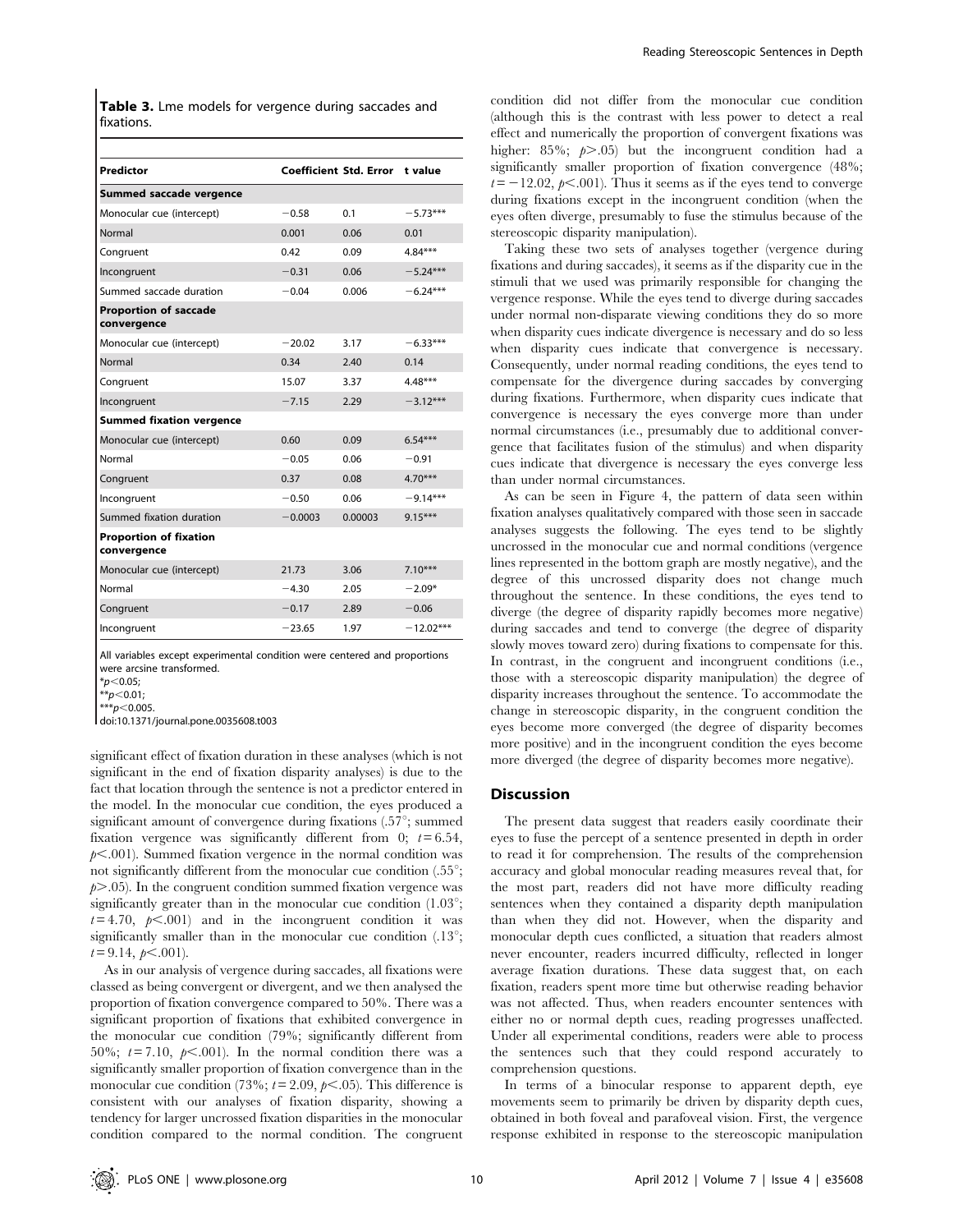was compatible with the disparity depth cue (stereoscopic offset), even when that cue conflicted with a monocular depth cue (increasing retinal size). Second, these vergence responses occurred not only during fixations, but also during saccades and therefore must be responding to disparity detected in the parafovea. These data differ from those found by Blythe et al. [25] in which vergence responses to isolated words presented at various eccentricities were only observed once the stimulus was fixated (i.e., appeared in the fovea). However, note that our experimental conditions differ in that the disparity cues were present consistently throughout the entire stimulus and led to highly predictable changes in disparity from fixation to fixation. This was not the case in the Blythe et al. [25] study where disparity magnitude changed randomly from trial to trial. Additionally, these vergence movements occurred on the majority of fixations and saccades during reading of the whole sentence. It is important to note, that the nature of the blocked design (all sentences in one condition were experienced in sequence before the next condition) may have contributed to the large influence of disparity cues. As noted in the introduction, the influence of disparity cues increases with practice [26].

Figures 2 and 3 clearly show that although the direction of fixation disparity (as measured at the depth of the screen) was determined by the direction of the stereoscopic disparity manipulation within the stimuli, participants' eyes tended not to be perfectly aligned at the apparent depth of the stimulus (indicated by the differences between the red and blue lines in these Figures). Rather, the magnitude of fixation disparity was less than the magnitude of the manipulation and so participants' eyes became aligned at an intermediate depth between the display screen and the apparent stimulus. This is unsurprising, given that for such stereoscopic manipulations there is a conflict within the stimulus between disparity cues (indicating some change in depth) and blur cues (indicating that the stimulus is at the depth of the screen). The vergence and accommodative systems are, typically very tightly linked in their responses, and dissociations between such cues in stereoscopic displays have been shown to impact visual behavior [15–16,34–35].

As shown in Figures 2 and 3, toward the end of the sentence, variability in disparity response occurs across observations. That is, some fixations show a high amount of disparity and others show almost none. This spread in the distribution causes the regression line fit to the data to deviate from the line representing the expected disparity if subjects were fusing the sentence perfectly. It is likely that this spread of variability is due to the increasing retinal size manipulation that, as discussed above, would allow for greater disparities (measured in degree of visual angle) to still fixate the

#### References

- 1. Rayner, K (1998) Eye movements in reading and information processing: 20 years of research. Psychol Bull 124: 372–422.
- 2. Rayner, K (2009) Eye movements and attention in reading, scene perception, and visual search. Q J Exp Psychol 62: 1457–1506.
- 3. Liversedge, SP, Findlay, JM (2000) Saccadic eye movements and cognition. Trends Cogn Sci 4: 6–14.
- 4. Blythe, HI, Liversedge, SP, Joseph, HSSL, White, SJ, Findlay, JM, et al. (2006) The binocular coordination of eye movements during reading in children and adults. Vision Res 46: 3898–3908.
- 5. Hendriks, AW (1996) Vergence eye movements during fixations in reading. Acta Psychol 92: 131–151.
- 6. Juhasz, BJ, Liversedge, SP, White, SJ, Rayner, K (2006) Binocular coordination of the eyes during reading: Word frequency and case alternation affect fixation duration but not binocular disparity. Q J Exp Psychol 59: 1614–1625.
- 7. Kirkby, JA, Webster, LAD, Blythe, HI, Liversedge, SP (2008) Binocular coordination during reading and non-reading tasks. Psychol Bull 134: 742–763.
- 8. Liversedge SP, Rayner K, White SJ, Findlay JM, McSorley E (2006) Binocular coordination of the eyes during reading. Curr Biol 16: 1726–1729.

same location (measured in characters). However, it is also possible that this variability is caused by fixations on portions of the sentence where vergence would have been very difficult for the subjects, and potentially, the words would have been tricky to fuse. On these fixations, the subjects may have reverted to fixating the plane of the screen, which would have resulted in a near-zero disparity measure. Note that almost all of the disparities observed were of a smaller magnitude than would be required by the stimulus (i.e., almost all points in the figure are between the red line and the black line). Therefore, while it appears that subjects make vergence movements to some extent, for some larger disparities an appropriate vergence response may not occur either because (a) more disparity is tolerable with larger word object sizes, (b) these disparities are too great to be fused easily and the system halts the response, or (c) readers may be able to achieve fusion (presumably through psychological processing rather than physical alignment of the eyes) without the necessity for a full vergence response.

The present study is important in that it suggests that the vast amount of knowledge we have gained over the past few decades about eye movements during reading (obtained only in twodimensional reading situations) may be, for the most part, generalized to three-dimensional reading situations. As mentioned before, there are many situations in which the text changes its distance from the reader as the sentence progresses. We can now make inferences about these reading situations, based on data from standard reading studies, because the present experiment suggests that readers (a) do not incur more difficulty reading three dimensional text than two dimensional text, (b) make vergence responses to stereoscopic depth easily and immediately when cues are consistent, and (c) incur negative consequences in the presence of conflicting depth cues (although these consequences are adjusted for fairly easily). In short, the visual and eye movement systems are quite capable of accommodating variable and even conflicting visual input for the cognitive and linguistic processes necessary for reading to proceed almost unaffected.

## Acknowledgments

We thank Matt Jones and Carl Mann for help developing the project.

#### Author Contributions

Conceived and designed the experiments: SPL HIB ERS. Performed the experiments: ERS HIB. Analyzed the data: ERS HIB. Contributed reagents/materials/analysis tools: ERS HIB NSH. Wrote the paper: ERS HIB SPL KR JAK.

- 9. Liversedge SP, White SJ, Findlay JM, Rayner K (2006) Binocular coordination of eye movements during reading. Vision Res 46: 2363–2374.
- 10. Nuthmann A, Kliegl R (2009) An examination of binocular reading fixations based on sentence corpus data. J Vis 9: 1–28.
- 11. Collewijn H, Erkelens CJ, Steinman RM (1988) Binocular coordination of human horizontal saccadic eye movements. J Physiol 404: 157–182.
- 12. Collewijn H, Erkelens CJ, Steinman RM (1995) Voluntary binocular gaze-shifts in the plane of regard: Dynamics of version and vergence. Vision Res 35: 3335–3358.
- 13. Collewijn H, Erkelens CJ, Steinman RM (1997) Trajectories of the human binocular fixation point during conjugate and non-conjugate gaze-shifts. Vision Res 37: 1049–1069.
- 14. Erkelens CJ, Sloot OB (1995) Initial directions and landing positions of binocular saccades. Vision Res 35: 3297–3303.
- 15. Hoffman DM, Girshick AR, Akeley K, Banks MS (2008) Vergenceaccommodation conflicts hinder visual performance and cause visual fatigue. J Vis 8: 1–30.
- 16. Kenyon RV, Ciuffreda KJ, Stark L (1977) Binocular eye movements during accommodative vergence. Vision Res 18: 545–555.